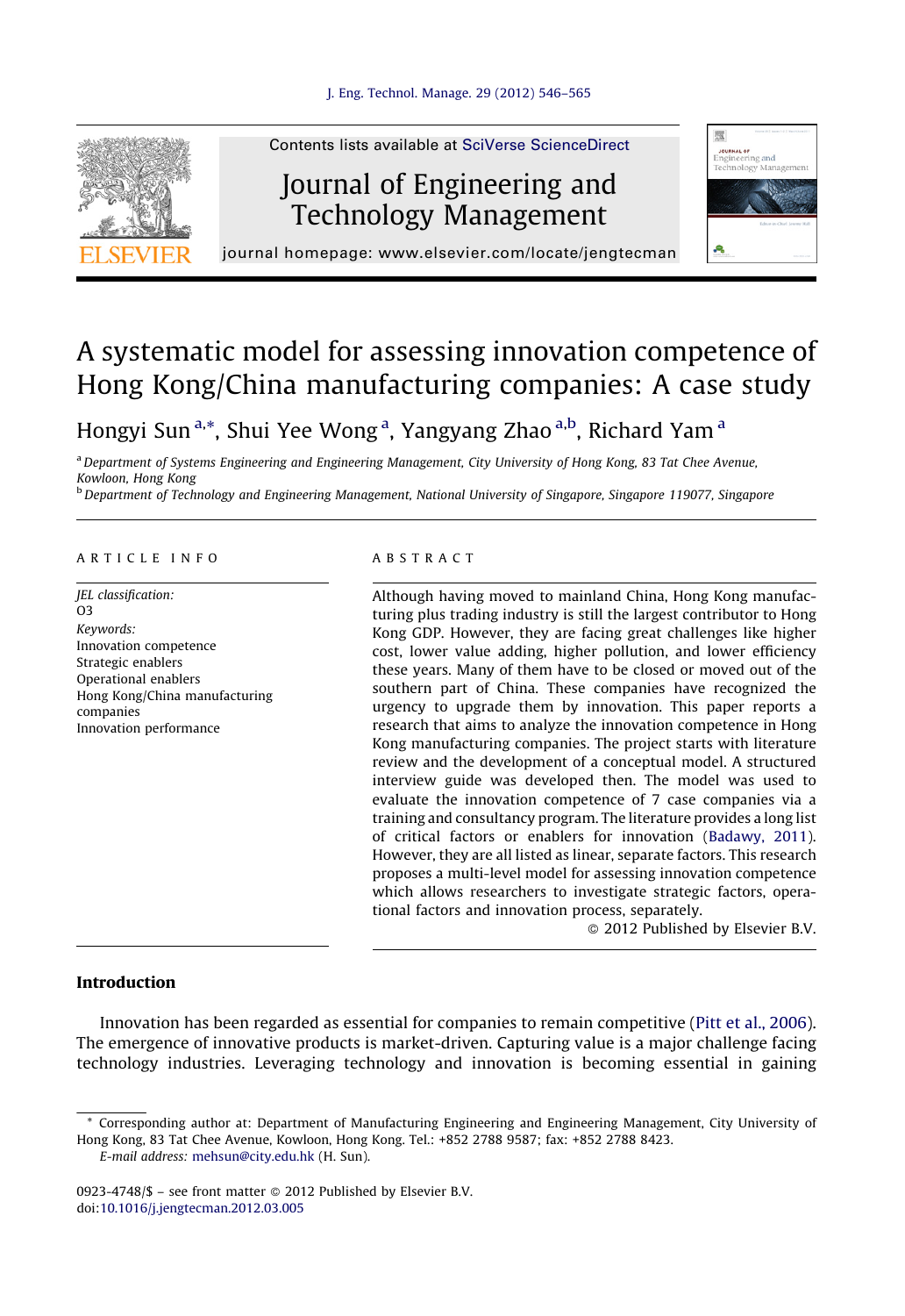competitive advantage. Technology has become the great equalizer among companies and countries. Essential to technology management success is how we manage the innovation process and the development of technology, and technology utilization in business and industry ([Badawy,](#page--1-0) 2010). The implementation of innovation into organization has been a hot topic in innovation research ([Tidd](#page--1-0) et al., [2001\)](#page--1-0). It is agreed that innovation will not happen by chance, the success can only be found if a systematic managementis incorporated (Rajiv and [Karuna,](#page--1-0) 2006). Management of innovation is a core process in innovative organization, dealing with environmental scanning, decision making, resource allocation, and projectimplementation (Badawy, 2010; Tidd et al., 2001; Hultink et [al.\(2000\)](#page--1-0) observed that research attentions are paid largely on the discussion of single dimension of innovation, especially in the aspects of technological innovation ([Ettlie,](#page--1-0) 2000), product innovation, or marketrelated innovation [\(Hargadon](#page--1-0) and Sutton, 2000). The administrative process is commonly being overlooked in innovation capability. In reality, the success of innovation management requires both technological and administrative side. The isolation of either side would lead to potential failure eventually regarding the existing literature in innovation management; a complete organization-wide view in innovation management capabilities is anticipated [\(Wong](#page--1-0) and Chin, 2007). The innovation competence in organizational innovation will be discussed in this paper.

Ever since China 1979s open door policy (Chan et al., [2005\)](#page--1-0), Hong Kong manufacturers have moved their production plant to the Pearl River Delta region [\(Hobday,](#page--1-0) 1995). The Hong Kong–China relationship evolved to the ''shop'' in front being in Hong Kong and the factory behind being in China [\(Federation](#page--1-0) of Hong Kong Industries, 2003). Because of the exceptional historical and political background of Hong Kong, it plays an important trading role in foreign companies exploring the Chinese market (TDC [Research,](#page--1-0) 2004). Hong Kong and Pearl River Delta region has been regarded as one of the most significant developing economies in Asia ([Federation](#page--1-0) of Hong Kong Industries, 2003) and a world renowned manufacturing center (Trade [Development](#page--1-0) Council Research Department, [1998\)](#page--1-0).

A survey conducted in 2003 revealed that, allowing multiple mentions, more than 80% of Hong Kong based manufacturers were engaged in the original equipment manufacturing (OEM), 63% in original design manufacturing (ODM), but only 41% in original branding manufacturing (OBM) [\(Trade](#page--1-0) [Development](#page--1-0) Council Research Department, 2003). Under OEM mode, organizations gain competencies in manufacturing various goods ([Hobday,](#page--1-0) 1995). However, the value-added function of OEM is limited to production, the involvement of the relatively high returns functions in engineering design, conceptual design, marketing and branding are not covered [\(Hobday,](#page--1-0) 1995). OEM mode is facing huge challenges from price competition because of keen competitions in the regions. Their motivation of being innovative is usually connected to improve product quality [\(Trade](#page--1-0) [Development](#page--1-0) Council Research Department, 2003), reduce operation costs (The Chinese [Manufac](#page--1-0)turers' [Association](#page--1-0) of Hong Kong, 2003), and be responsive in meeting customers' needs. The focus is mostly related to optimization of overall productivity rather than provision of higher value-added products or delivering their own branding to earn greater profits. According to Trade Development Council studies, HK based OEM manufacturers were less likely to be promising over medium to long term and their prediction of corporate future was relatively pessimistic (Trade [Development](#page--1-0) Council Research [Department,](#page--1-0) 2003).

A recent article from Ming Pao Daily has given an alarm for the OEM manufactures. Mr. Paul Yin,the president of the China Manufacturers' Association of Hong Kong, estimated about 14% of HK based manufacturing companies would collapse in year 2008. He admitted that the golden times for Hong Kong based manufacturing industry had gone. The HK based manufactures should go further to contribute higher value-added products, deliver branding and services (Trade [Development](#page--1-0) Council Research [Department,](#page--1-0) 1998). Innovation competence which is the driving forces of being innovative is essential in this regard. Under the above background, this study was carried out in HK based manufactures to comprehend the actual situation in innovation competence in the industry. It is believed that this empirical result can provide managerial insights to HK based manufacturers to compete in this environment.

This paper records the research that assesses the innovation competence of Hong Kong manufacturing companies. It starts with the development of a conceptual model including strategic enablers, operational enablers and innovation process as well as their interrelationship. Seven case